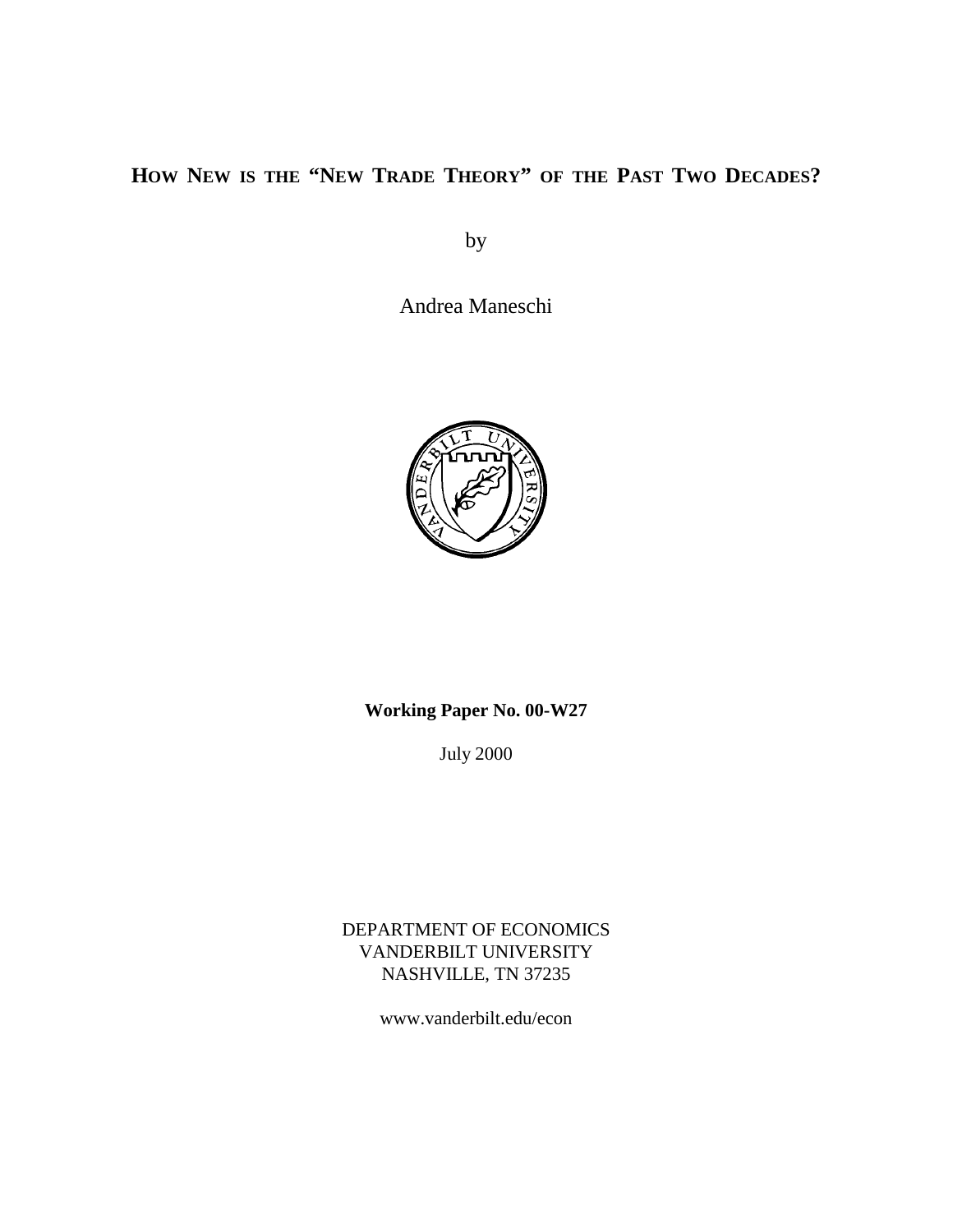# **How new is the** A**new trade theory**@ **of the past two decades**?

Andrea Maneschi, Vanderbilt University

This paper takes up the theme of this conference, whether there is progress in economics, by examining a paradigm known as the Anew trade theory<sup>®</sup> that has been used by international trade theorists over the past two decades. Authors contributing to it include James Brander, Avinash Dixit, Wilfred Ethier, Gene Grossman, Elhanan Helpman, Paul Krugman, Kelvin Lancaster and Barbara Spencer. Mainstream trade theory based on the HeckscherBOhlin model posits assumptions such as constant returns to scale and the associated market structure of perfect competition, which the new trade theorists reject in favor of increasing returns to scale and imperfectly competitive or oligopolistic market structures. They claim that their models mirror more accurately the markets in which most industrial commodities are exchanged, and explain phenomena such as intraindustry trade that the HeckscherBOhlin theory could not account for.

Section 1 explores in greater depth the reasons for the birth of this new paradigm some two decades ago. Compared to its mainstream alternative, the new trade theory offers fresh insights into the nature of the gains from trade, and new rationales for trade that often dispense altogether with the notion of comparative advantage. Section 2 examines its antecedents in the history of economic thought which hark back to Adam Smith. Of special relevance are Smith-s productivity theory of trade, according to which productivity rises with specialization induced by the expansion of the market, and the infant industry argument for protection popularized by J. S. Mill. The extent to which Aprogress<sup>®</sup> was achieved by the new trade theorists with respect to the mainstream theory of trade is assessed in section 3. Insofar as the new theory was inspired by its antecedents in the history of economic thought, section 4 measures its progress with respect to its classical antecedents, and to Bertil Ohlin=s advocacy of economies of scale as a rationale for trade that complements that based on factor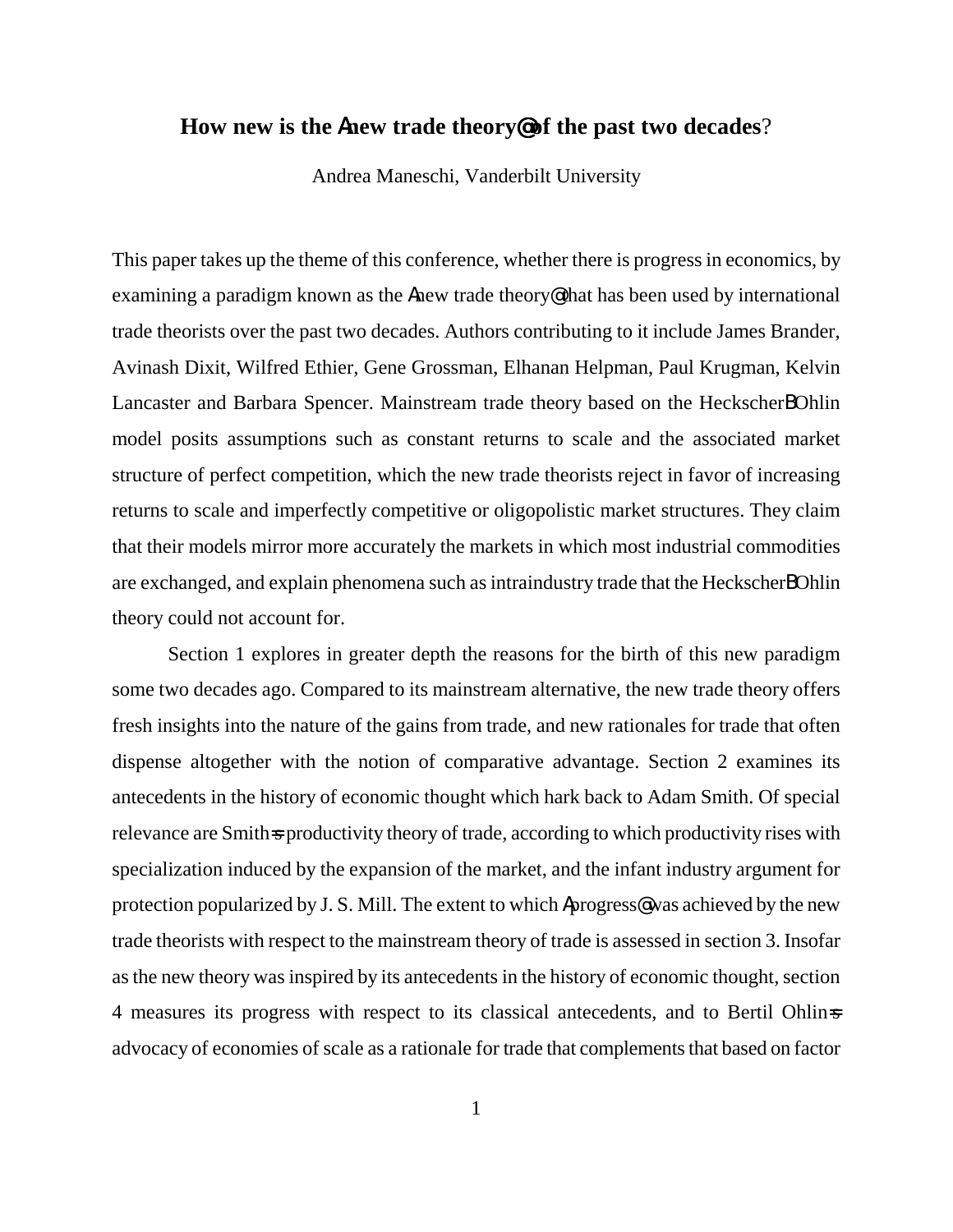endowment differentials. Section 5 assesses whether the theoretical advances which mark the new trade theory constitute a net advance over the classical and neoclassical theories that preceded it.

## **1. The birth of the new trade theory**

The new trade theory arose from dissatisfaction with the mainstream HeckscherBOhlinB Samuelson (HBOBS) trade theory, which gathered strength after the Leontief paradox raised the first doubts concerning its validity. At the end of World War Two when the United States was considered the world=s most capital-abundant country, Leontief (1953) discovered that instead it exported labor-intensive and imported capital-intensive commodities. His findings produced a flurry of articles designed to justify them or to reformulate the underlying HBOBS theory. The further tests that followed extended this theory to a greater number of factors than the two (capital and labor) considered by Leontief, used later data or were applied to countries other than the U.S. In the case of the U.S., the Leontief paradox was sometimes reversed (especially with more recent data), at other times reaffirmed.

The doubts cast on the validity of mainstream trade theory that were sown by the Leontief paradox were reinforced by mounting evidence that a considerable proportion of world trade was occurring between industrialized countries rather than (as would have been predicted by the HBOBS theory) between more complementary economies such as those of developed and developing countries. The industrialized countries instead had fairly similar factor endowments, and much of the trade between them was of an intraindustry nature. This called for a different explanation not based on differential factor endowments nor on the perfectly competitive market structure postulated by the mainstream models. The increasing importance of multinational corporations as important global trading entities pointed in the same direction.

The new trade theory was preceded by earlier contributions that escaped from the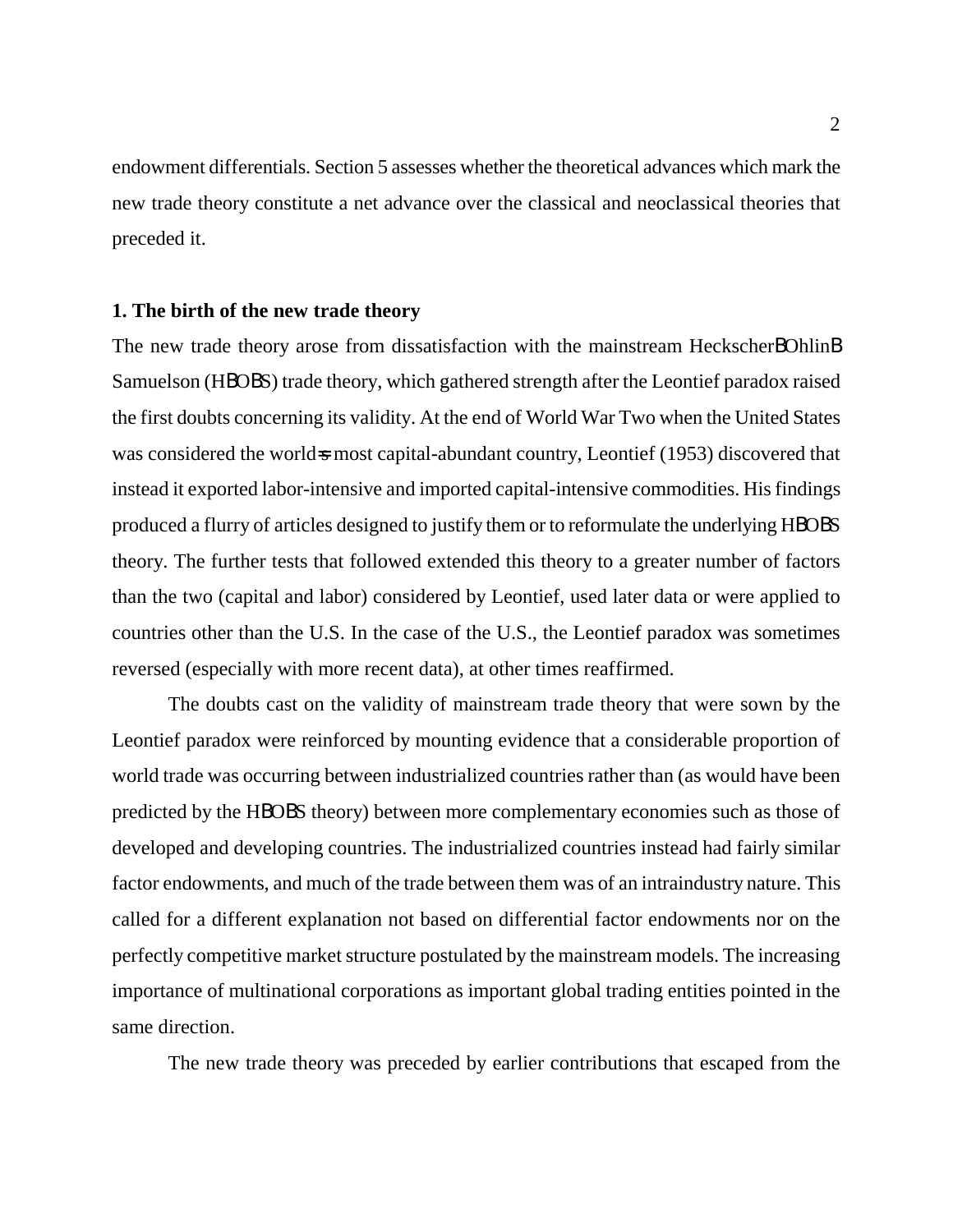straitjacket of the HeckscherBOhlin theory in order to explain particular types of trade. Posner (1961), Vernon (1966) and Hufbauer (1966) deserve special mention as marking the first departures from the HeckscherBOhlin assumptions that technology and tastes are identical everywhere. Products were instead assumed to go through a life cycle that begins in the country where they are first invented and manufactured, before being adopted by consumers in foreign countries and eventually imitated by firms in those countries. The assumption that technology differs across countries, at least for a certain length of time conditioned by the expiration of patents and other property rights, and by the degree to which technologies can be successfully imitated abroad, made such models closer in spirit to Ricardo than to HeckscherBOhlin. However, they were somewhat ad hoc in nature, and did not offer an overarching paradigm that could be regarded as a valid alternative to the traditional one.

The first articles of the new trade theory appeared about two decades ago, when Krugman (1979a, 1979b), Lancaster (1980) and Dixit and Norman (1980) presented models of trade in differentiated goods produced under increasing returns to scale. Because of this feature, the assumption of perfect competition had to be jettisoned in favor of imperfect competition. Trade theorists were inspired by, and borrowed from, the theory of industrial organization, as reflected in Spence (1976), Dixit and Stiglitz (1977), and Lancaster (1979). The models of the new trade theory presented economies of scale in industries marked by product differentiation as a rationale for trade that is alternative to, or additional to, comparative advantage based on differential factor endowments.

A subset of articles of the new trade theory borrows from the theory of monopolistic competition and another subset from the theory of oligopoly. Both have historical antecedents, in the work of Edward Chamberlin and Joan Robinson in the former case, and in that of A. A. Cournot and J. Bertrand in the latter. This literature is so rich and varied that it is impossible to evaluate it and set it all in context in this article, which will focus on the new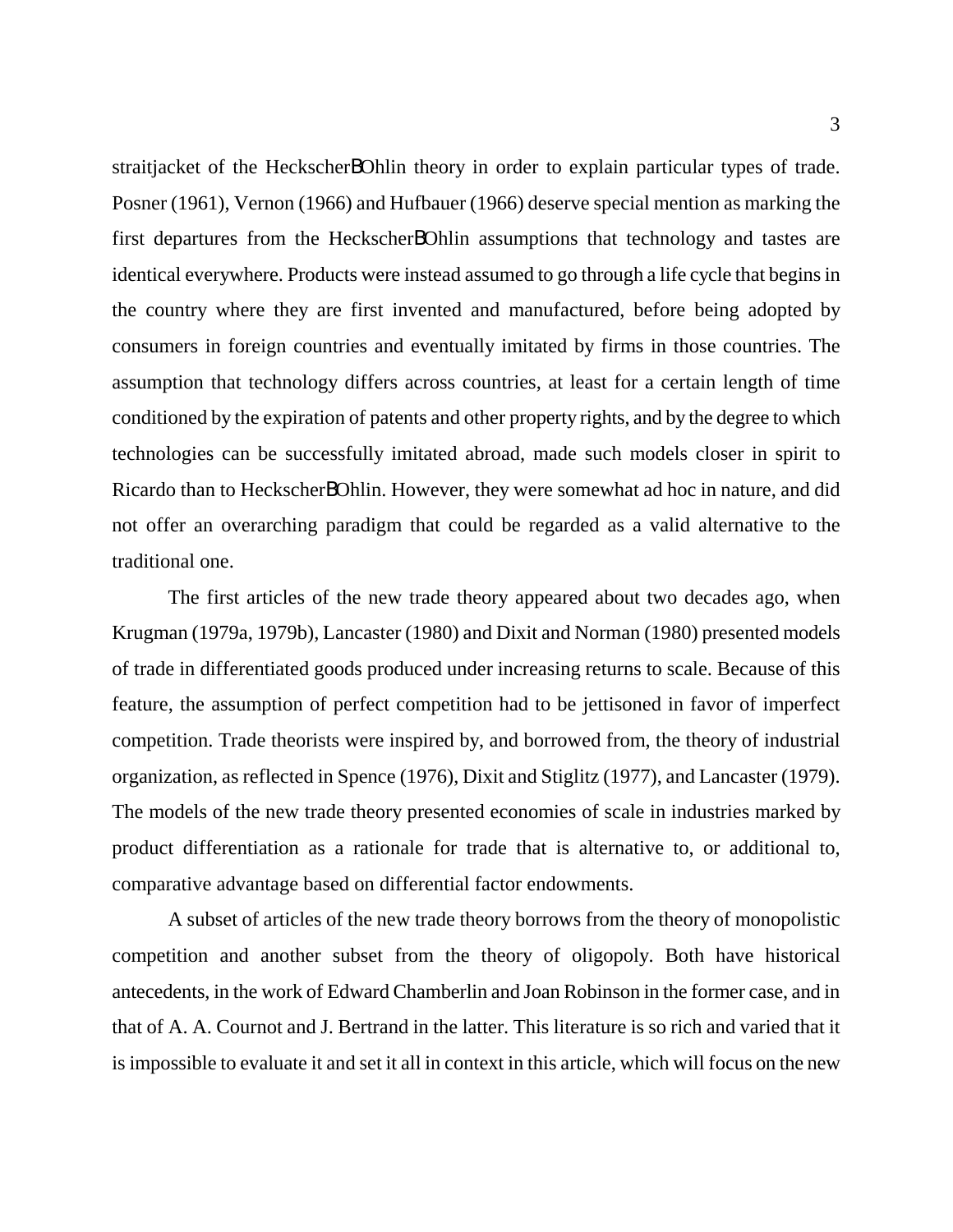trade theory models based on increasing returns and monopolistic competition.

#### **2. Antecedents of the new trade theory**

Historians of economic thought always look for precedents of theoretical innovations such as the new trade theory. No lesser a figure than the putative founder of classical political economy, Adam Smith, has been invoked as its progenitor. Thus Krugman has argued that

 The long dominance of Ricardo over SmithBof comparative advantage over increasing returnsBwas largely due to the belief that the alternative was necessarily a mess. In effect, the theory of international trade followed the perceived line of least mathematical resistance. Once it was clear that papers on noncomparative- advantage trade could be just as tight and clean as papers in the traditional mold, the field was ripe for rapid transformation. (Krugman, 1990, p. 4)

Krugman=s models are in fact based on increasing returns and dynamic phenomena such as learning by doing that suggest the benefits from specialization resulting from the division of labor, a concept made famous in Smith=s *Wealth of Nations*. Even before the birth of the new trade theory, economists began to re-examine Smith=s ideas on the causes and benefits of international trade, ideas that were displaced by David Ricardo=s principle of comparative advantage, illustrating in numerical terms the advantages of trade in wine and cloth between England and Portugal. It was this principle, and not any insight that Smith advanced in the *Wealth of Nations* in favor of free trade, that established the theory of international trade as the oldest subfield of economics. This principle was the mainstay of trade theory for over a century, when it was generalized to many commodities and countries. Its primacy was first challenged by Bertil Ohlin (1933) who, inspired by his teacher Eli Heckscher ([1919] 1949), developed an alternative model of trade based on factor endowments. The question is whether Ricardo as well as HeckscherBOhlin have now been dethroned by the more dynamic trade theory suggested by Smith.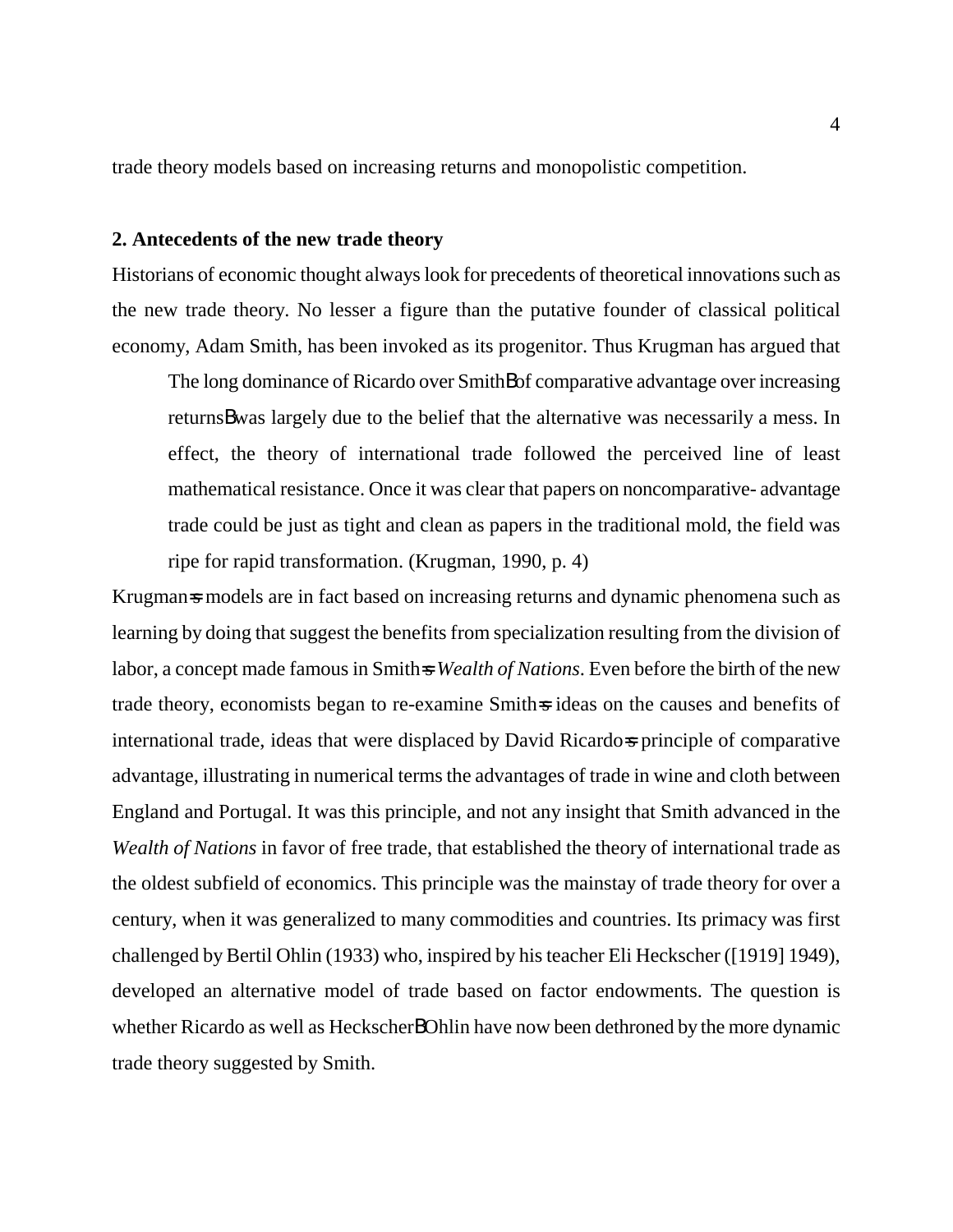The features of Smith=s trade theory were ably expounded by Myint (1958, 1977), Hollander (1973) and Bloomfield (1975). Myint identified two separate rationales for trade in the *Wealth of Nations*, which he called the Aproductivity<sup>®</sup> theory and the Avent-for-surplus<sup>®</sup> theory. According to the former, the advantage of foreign trade is that

the narrowness of the home market does not hinder the division of labour in any particular branch of art or manufacture from being carried to the highest perfection. By opening a more extensive market for whatever part of the produce of their labour may exceed the home consumption, it encourages them [that is, the trading countries] to improve its productive powers, and to augment its annual produce to the utmost, and thereby to increase the real revenue and wealth of the society. (Smith, 1976, p. 447)

Smith had devoted a whole chapter of Book One of the *Wealth of Nations* to elaborating the fact that the division of labor is limited by the extent of the market. By expanding the size of the market, foreign trade allows a greater division of labor and its attendant increase in productivity.<sup>1</sup> By lowering the costs of commodities, higher productivity in turn induces a greater volume of trade. Trade thus holds out the prospect of an irreversible feedback process whereby a nation-s productivity, which initially gave rise to trade, is itself modified by the very trade which it stimulates. Several models of the new trade theory are also based on a feedback process of this type, and can thus claim Smith as progenitor.

A second important antecedent of the new trade theory is the infant industry argument for protection, first suggested with reference to the developing American economy by Alexander Hamilton ([1791] 1966), and elaborated in much greater detail by John Rae (1834). Thanks to Rae=s advocacy, it was adopted by John Stuart Mill in his *Principles of Political Economy* ([1848] 1920), whereupon it became an integral part of British classical economic theory. Friedrich List, a better-known advocate of protection for developmental purposes, was also inspired by Hamilton=s arguments in favor of an AAmerican system@ and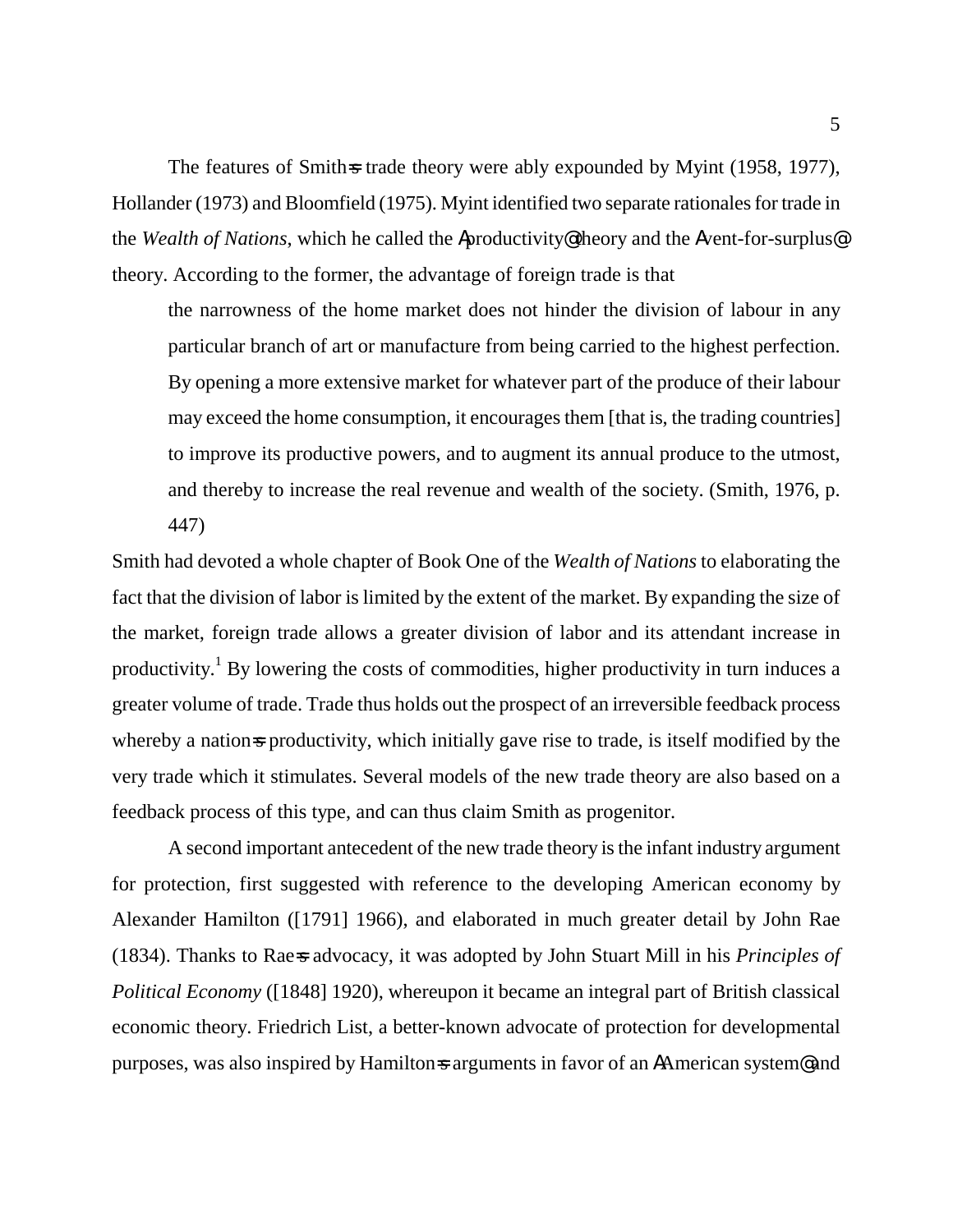transformed them into a full-blown rationale for a Anational system of political economy@ (the title of List [1841] 1885). An important strand of the new trade theory has re-examined the advantages of economic protection, as epitomized in the titles of two of Krugman=s articles (1984, 1987a), AImport Protection as Export Promotion: International Competition in the Presence of Oligopoly and Economies of Scale<sup>®</sup> and AIs Free Trade Passé?®.<sup>2</sup> Krugman=s answer to the last question is a complex one that neither supports nor rejects free trade: ANew trade theory suggests that [free trade] is unlikely to be the best of all conceivable rules. It is very difficult to come up with any simple set of rules of the game that would be better, however<sup>®</sup> (1987a, p. 142). The new trade theory has thus added to the infant industry and terms of trade arguments another intellectually respectable argument for protection, though one fraught with troublesome political implications, suggesting that in most cases free trade, like honesty, remains the best policy.

More recent antecedents of the new trade theory include contributions by Graham (1923), Young (1928) and Williams (1929), which expressed unease with the neoclassical theory of trade for its inability to incorporate the pervasive phenomenon of increasing returns. Their contributions, however, did not go beyond presenting a cogent critique of mainstream theory without offering a valid alternative such as that based on the theory of industrial organization (IO) that inspired trade theorists in recent years (Krugman, 1989). It is noteworthy that this IO theory was in turn inspired by a reconsideration of the theory of monopolistic competition that had been proposed several decades earlier by Chamberlin (1933) and Robinson (1933), and then lay dormant before being resurrected and taken up by trade economists.3

## **3. Progress of the new trade theory with respect to mainstream trade theory**

In this section we examine the extent to which the new trade theory can be regarded as marking progress with respect to the mainstream HBOBS theory, and in the next section we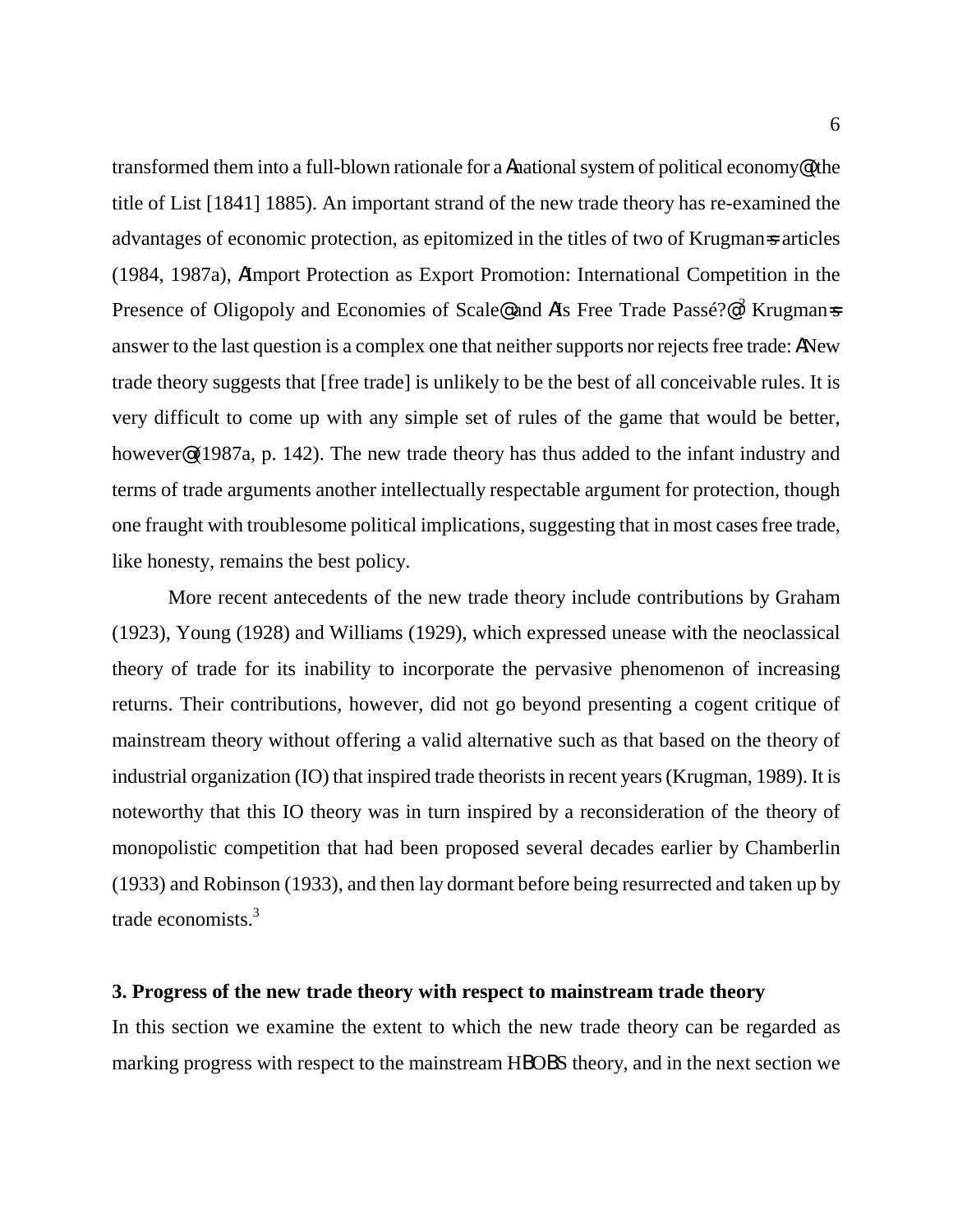evaluate this progress in relation to its historical antecedents. The founders of the new theory did not design it to replace the HBOBS theory as the sole explanation of trade flows. Factor endowments are still recognized as the chief explanation of trade in primary and naturalresource-intensive commodities. The new trade theory is primarily meant to explain trade in manufactures subject to increasing returns. Some of its models combine intraindustry trade in manufactures with interindustry trade based on factor endowments, so that comparative advantage remains a subsidiary but essential explanation of trade flows.

A second reason that the new theory cannot assume the mantle of authority earlier worn by the HBOBS theory is that it consists of a set of heterogeneous models each of which is based on particular assumptions regarding technology, market structure (including the number of firms in the industry), consumer tastes, and other features. There is a corresponding heterogeneity of rationales for trade, types of gains from trade and scopes for public policies, including strategic trade policy. The HBOBS theory is instead Acanonical@ in that it is based on assumptions that are well-understood and agreed on by its practitioners.

Within its limited purview, the new trade theory can be regarded as marking a clear milestone on the road to a more realistic theory of trade, shorn of the assumptions of perfect competition and constant returns to scale that had become increasingly hard to maintain for world trade in manufactures. Indeed, its success can be regarded as a case study of successful paradigm change, of the type that satisfies conditions laid down by Kuhn (1962) for a scientific revolution (Bensel and Elmslie, 1992). It is a delayed response to the unease felt by many trade economists after the emergence of the Leontief paradox, after which they kept working within the confines of the HBOBS tradition for want of a more satisfactory alternative paradigm.<sup>4</sup> The new theory could successfully account for other anomalies that the HeckscherBOhlin paradigm was powerless to explain, such as the phenomenon of intraindustry trade, and the fact that most of the increase in world trade in the postwar period occurred among the industrialized countries. Its models were able to explain the fact that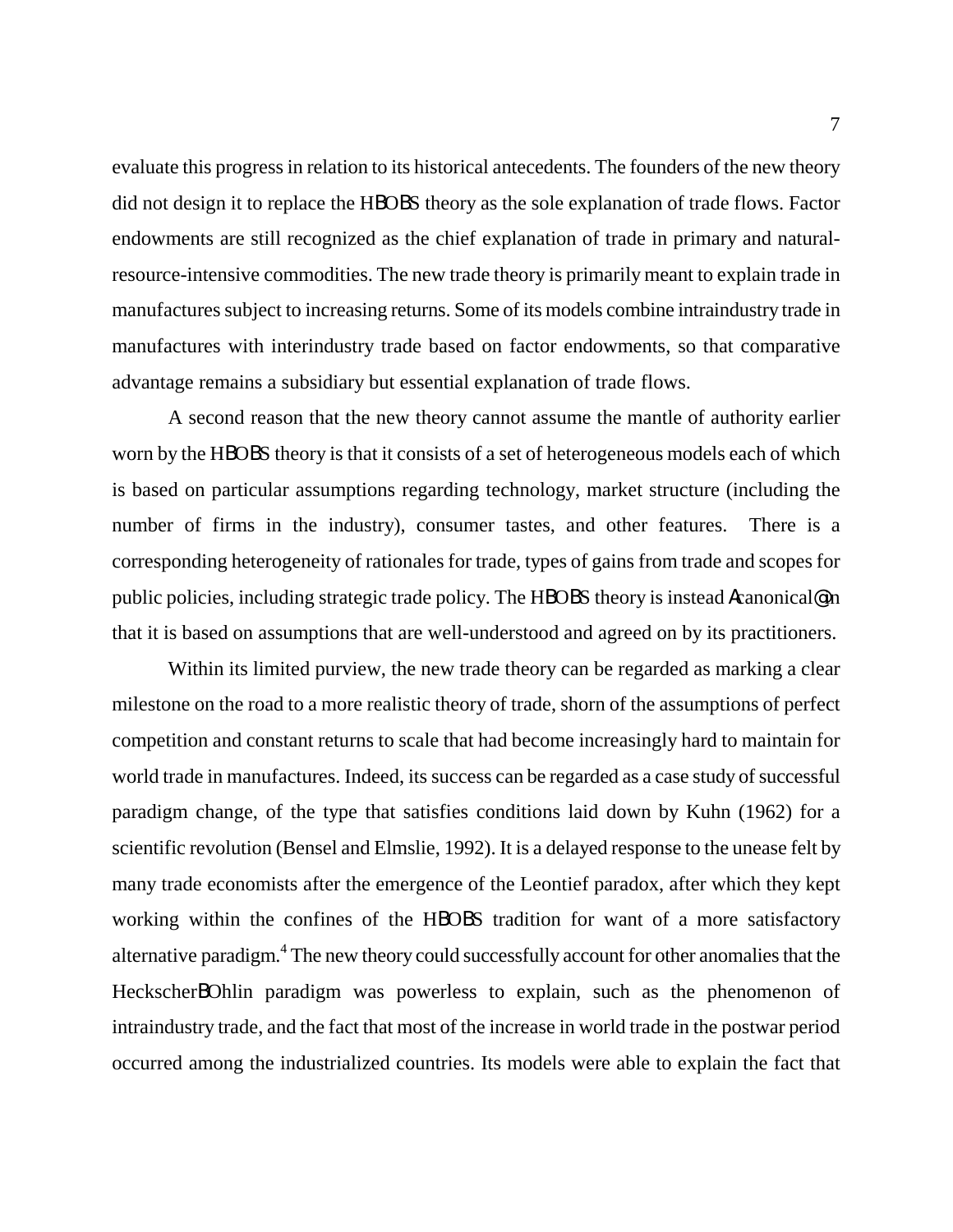trade tends in fact to be more intense, the more similar countries are in their factor endowments. A key to the success of the new trade theory was the formulation of mathematical models of imperfectly competitive industries marked by economies of scale, where the gains from trade include not only increased consumption of the goods consumed before trade, but a greater variety of commodities available at cheaper prices due to longer production runs in the exporting countries.

#### **4. Progress of the new trade theory with respect to its historical antecedents**

While the new trade theory offers incontrovertible advantages vis-a-vis the mainstream HBOBS theory, though circumscribed to the manufacturing sector of the economy, can it likewise be said to mark progress with respect to its historical antecedents? These include Smith=s productivity theory of trade in the *Wealth of Nations*, the infant industry argument for protection, Frank Graham=s advocacy of protection for increasing-returns industries, and Bertil Ohlin=s championing of economies of scale as an important complementary reason for trade.

Smith=s productivity theory of trade contains a profound insight on the nature of the cumulative productivity gains associated with the division of labor, which lead to changes in a country=s comparative advantage. The latter is shaped by the experience acquired through past production, or learning by doing. Instead of being exogenously given, comparative advantage is determined by an evolutionary or feedback process, and thus contrasts not only with Ricardian trade theory where it is based on given technologies in the two trading countries, but with the HeckscherBOhlin theory based on given factor endowments and internationally identical production functions. Smith=s perception that the division of labor is limited by the extent of the market, which includes the world market as well as the domestic one, inspired the construction of models that are lineal descendants of his productivity theory, where history and initial conditions determine an economy-s evolutionary pattern.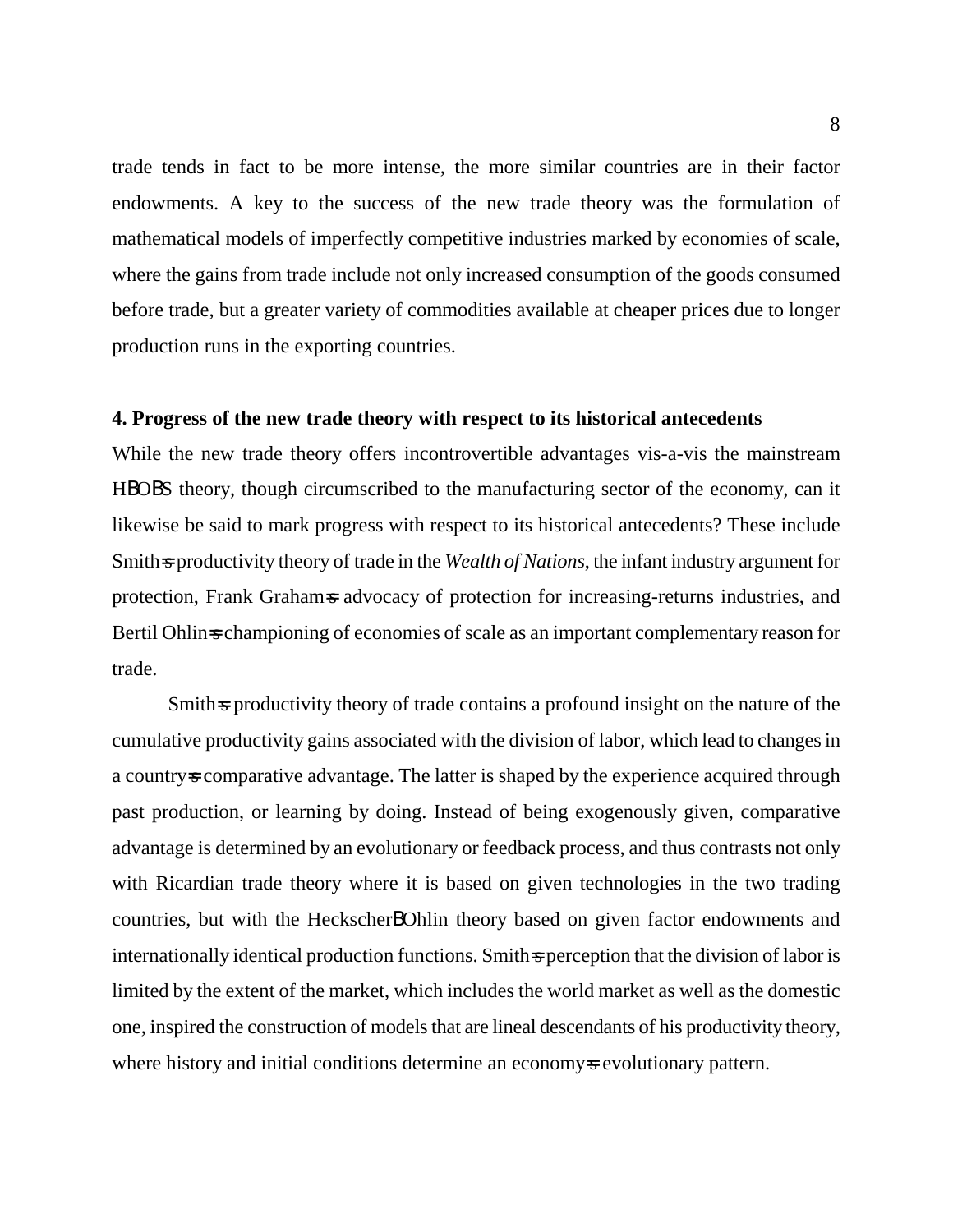A rich and mathematically sophisticated literature has now been produced by the new trade theorists.<sup>5</sup> It occasionally acknowledges or pays lip service to Adam Smith or later precursors, but in the main proceeds under its own steam to establish its credentials using the modeling methodology that is standard among present-day economists. The degree of mathematical rigor with which assumptions are expressed and deductions reached from them undeniably marks progress with respect to the way in which the precursors of the new theory expressed themselves. It is hard to imagine any other way in which the new theory could have gained adherents among trade economists and established itself as a valid alternative to the HBOBS theory. Some of its models contain new insights into the creation of comparative advantage. An example is Krugman (1987b), whose model features learning curves where cumulative past output determines current productivity, as in Arrow=s (1962) learning-bydoing model. If international spillovers of external economies are partial rather than complete, labor productivity rises faster in the country which first produces a traded good. Moreover,

Like a river that digs its own bed deeper, a pattern of specialization, once established, will induce relative productivity changes that strengthen the forces preserving that pattern. Clearly, history matters here even for the long run.... Comparative advantage is Acreated@ over time by the dynamics of learning, rather than arising from underlying national characteristics. (Krugman, 1987b, p. 47)

This model blends insights from Smith and Ricardo. Comparative advantage is endogenous rather than exogenous, and is created by the same forces that lead to productivity increases thanks to an expanded division of labor. The complementarity with which the insights of these two economists are used shows that Ricardo has not been dethroned by Smith as the founder of the theory of international trade. Comparative advantage, suitably reinterpreted, retains a vital role in the new trade theory. However, some of its models feature what Krugman (1990, p. 4) labels Anoncomparative-advantage@ trade, since even economies that in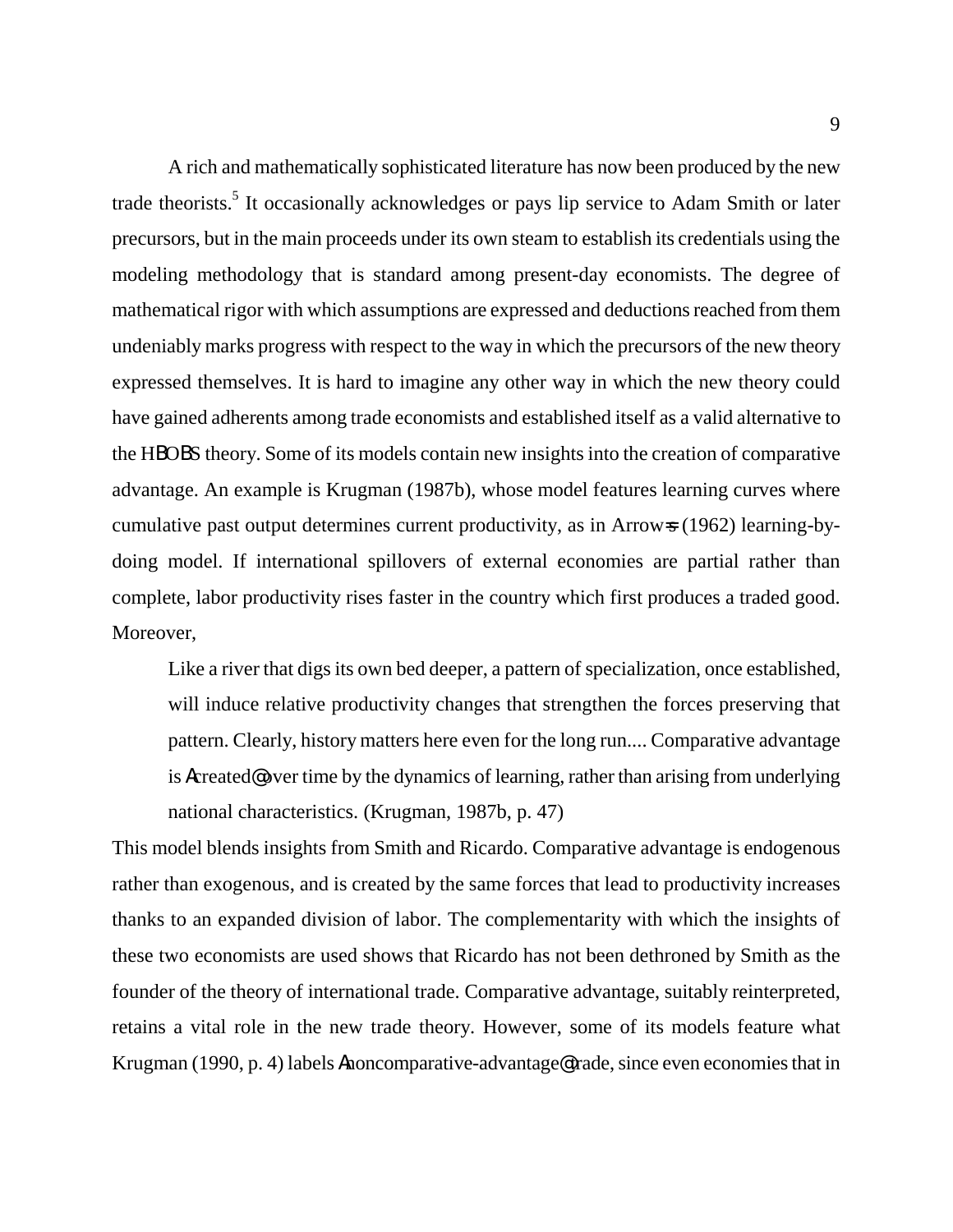autarky are identical in every respect can find it profitable to trade.<sup>6</sup>

The infant industry argument for protection dates from mercantilist times, and was subsequently articulated by Hamilton, Rae, List, Mill, Marshall and Taussig, among others. Although it has come under attack by some economists (Baldwin, 1969; Irwin, 1996), certain forms of the argument are accepted by the new trade theorists. In fact, much of the new trade theory can be regarded as providing sophisticated arguments for some forms of protection to provide favorable initial conditions, such as subsidies for research and development activities. As Grossman and Helpman argue,

Once the push from policy has enabled an initially lagging country to catch up, the policy can be removed without reversing the process that has been set in motion. This presents a clear case of policy *hysteresis*; a temporary policy can have permanent effects... Evidently government policy can turn a stagnant economy into a growing one, and an importer of high-technology products into an exporter of these goods. (Grossman and Helpman, pp. 207, 231)

While Grossman and Helpman do not label this an infant-industry argument, the models of created comparative advantage that they present can be said to mark Aprogress@ in relation to the traditional arguments for infant industry protection and have helped to restore its validity among present-day economists.

Ethier (1982) took up the rationale for the protection of increasing-returns industries first formulated by Graham (1923). By means of an elegant two-sector model of an economy consisting of a constant-cost industry and a decreasing-cost one, he was able to shed light on the policy implications for increasing-returns industries that Graham arrived at by means of laborious numerical examples. Ethier showed that protection can indeed be superior to free trade for one of the countries, as claimed by Graham, but only if they are fairly equally sized. However, this is not an infant-industry argument since protection, once instituted, cannot be revoked. Ethier=s paper reveals both his intellectual indebtedness to Graham, and the fact that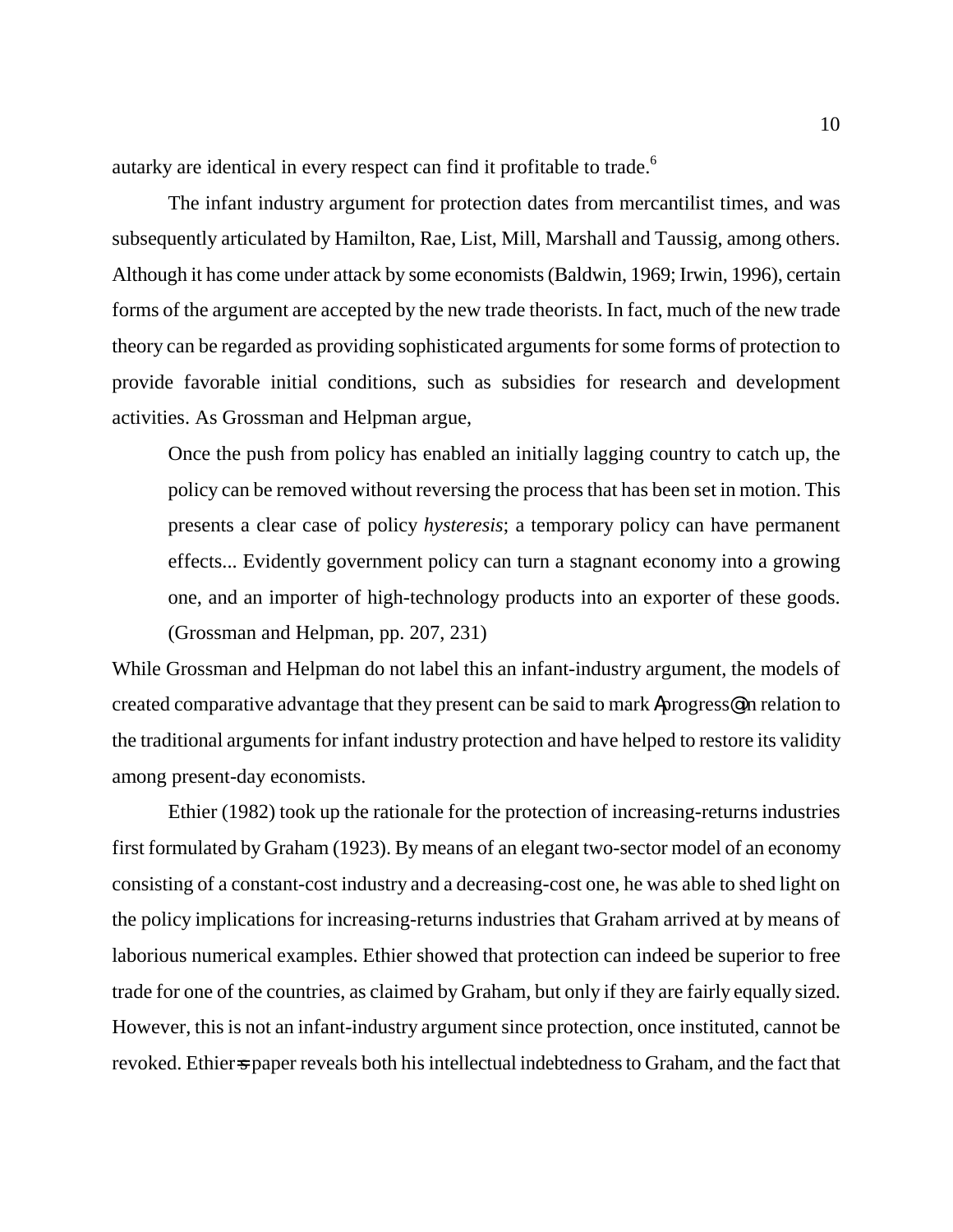it constitutes Aprogress@ by arriving at results that Graham had been unable to reach.

Another important antecedent of the new trade theory is what Bertil Ohlin described in the title of chapter 3 of *Interregional and International Trade* (1933, 1967) as AAnother Condition of Interregional Trade@. He argued there that a powerful secondary reason for trade is economies of scale, due to the indivisibility of certain factors of production and the consequent need to concentrate activities geographically. Moreover, Athis conclusion that interregional trade reduces the disadvantages of indivisibility corresponds to the previous conclusion that trade mitigates the disadvantages of an unequal geographical distribution of productive agents@ (1967, p. 40). This cause of trade and specialization, and source of gains from trade, is additional to differential factor endowments. Ohlin=s anticipation of the new trade theory is rather remarkable for its details as well as its general thrust. Thanks to economies of scale, even regions with identical factor endowments can gain from trade, and the particular industries in which each region specializes are a matter of chance:

Assume that a number of regions are isolated from each other, and that their factor endowments and their demand are so balanced that the relative prices of factors and commodities are everywhere the same. Under the assumptions of Chapter I, no trade is then possible. As a matter of fact, insofar as the market for some articles within each region is not large enough to permit the most efficient scale of production, division of labor and trade will be profitable. Each region will specialize on some of these articles and exchange them for the rest. *The character of this trade will be entirely a matter of chance if factor equipment is everywhere the same, for it doesn* $\neq$ *matter whether a certain region specializes in one commodity or another*, just as uniformly endowed individuals can with equal advantage specialize in any kind of work. (Ohlin, 1967, p. 38; emphasis added)

Ohlin thus fully anticipated the Anoncomparative-advantage trade@ developed by Krugman (1990, p. 4). He even blended the two prime reasons for trade that he identified in his 1933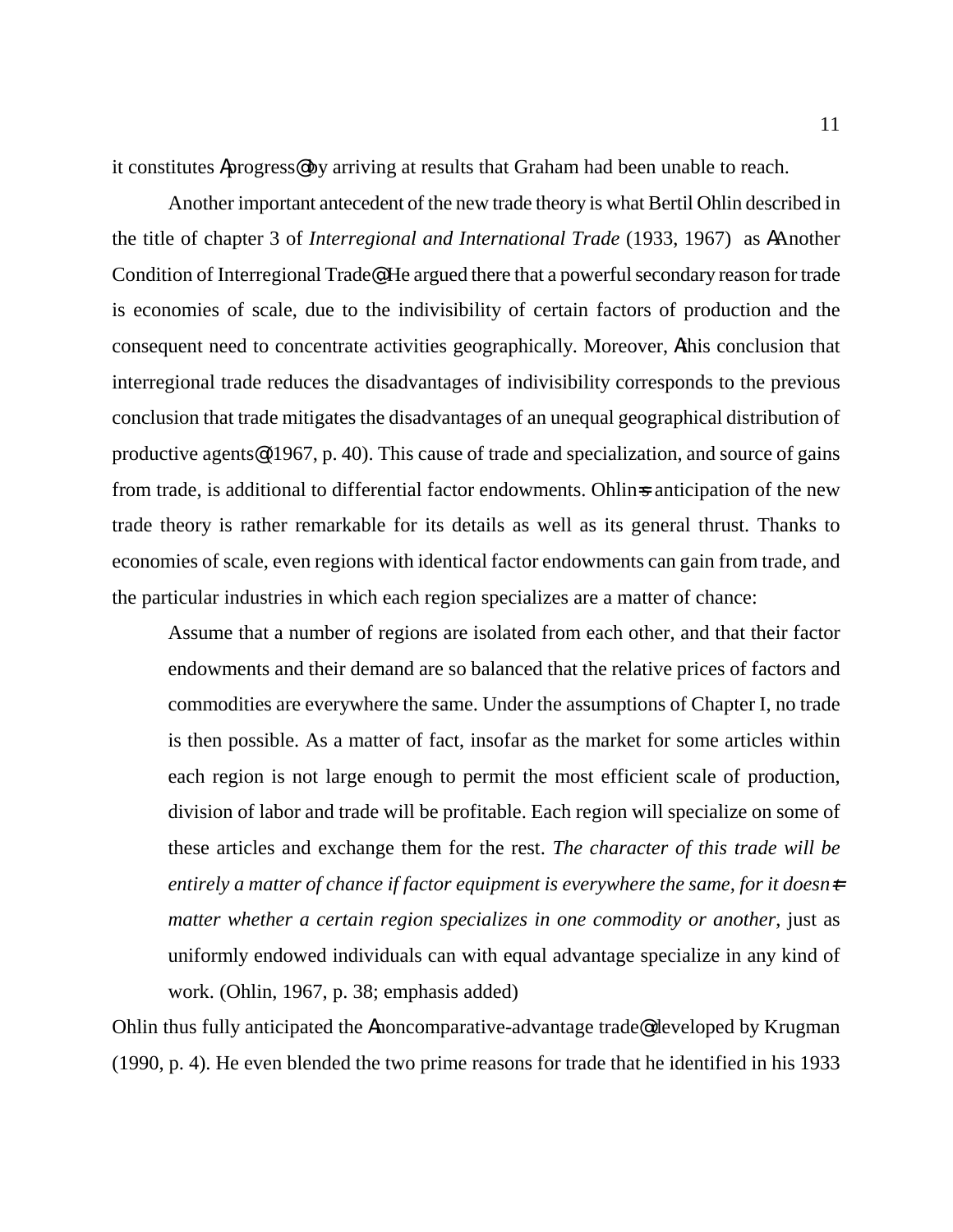book. Since some industries subject to economies of scale are labor-intensive, while others are capital-intensive, Athe different growth of these industries in different regions causes a shift in the demand for factors of production and makes their relative scarcity unequal.... This makes further division of labor profitable@ (Ohlin, 1967, p. 38). Hence trade can result from either differences in endowments or economies of scale.<sup>7</sup>

Ohlin remarked on the importance of history and accident in molding comparative advantage, a factor that has also been stressed by Krugman (1991). Authors such as Grossman and Helpman (1991) refer to this as *hysteresis*, a term employed in the passage quoted above, and use this concept to show (*inter alia*) that research activity can become concentrated in the country that acquires a technological lead in an industry. Ohlin-s view was that

the location of an industry in one region and not in another might simply be due to chance, the industry having gained strength in that particular region and having reached an efficient scale. Since it cannot profitably be carried on in every region because the total demand is too small, it tends to remain where it was first located.... *If the actual location of production is not that which the available factors would seem to indicate, the usual explanation is that this location was natural in earlier times, and when certain industries have once been established in a place, there is a tendency for them to remain there. Friction of various kinds here is responsible*. (Ohlin, 1967, p. 39; emphasis added)

Though he qualified his statement by observing that its effects can continue for only a limited length of time, Ohlin offered several examples of cases where Afriction<sup>®</sup> (the present-day hysteresis) dominates the location of industry.

Some models of the new trade theory have used mathematical analysis and the new findings of the theory of industrial organization to express Ohlin=s insights with precision and elegance. While they thereby display a measure of technical sophistication with respect to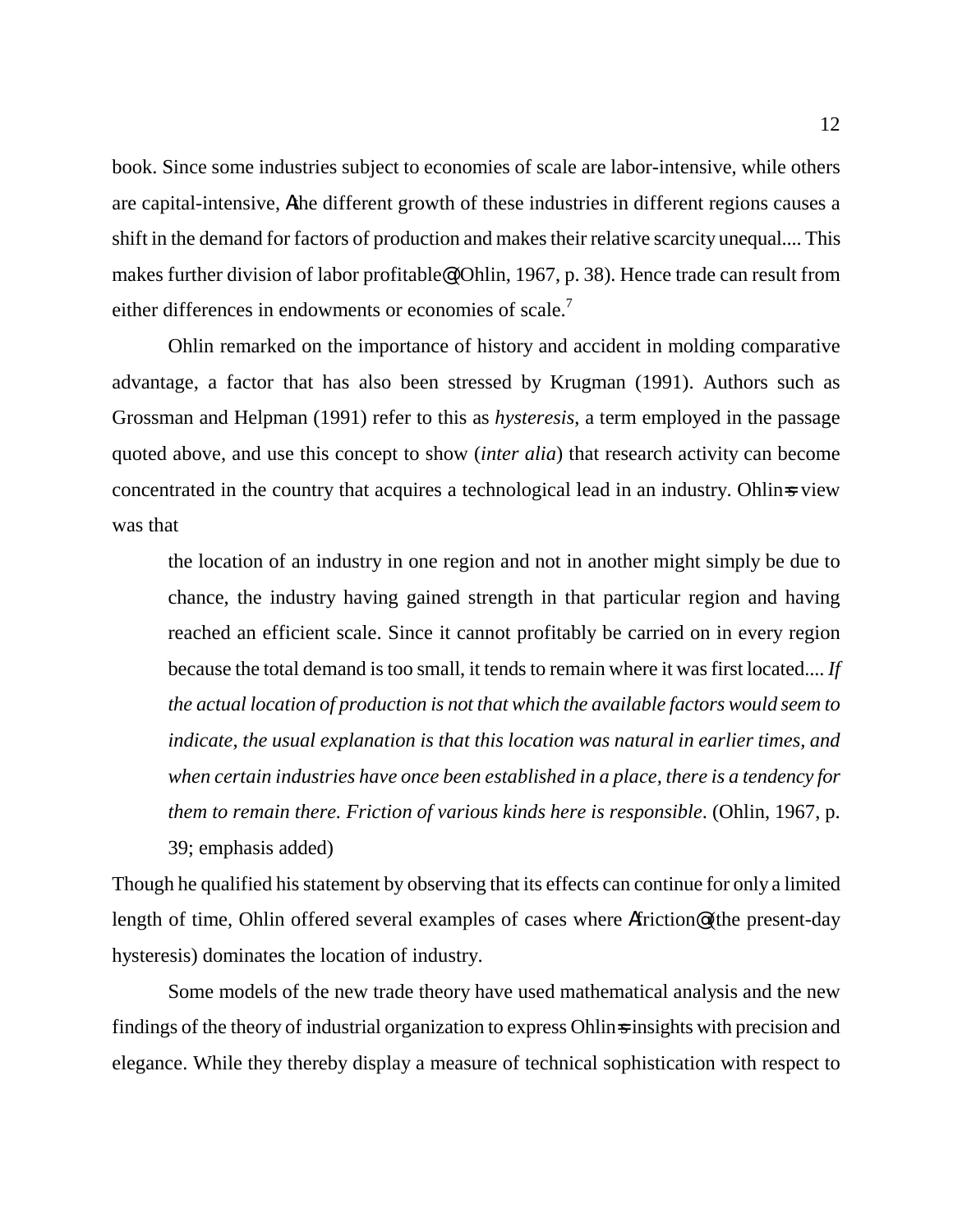what preceded them, one cannot but be struck by the degree to which Ohlin was able to anticipate many of their results on the basis of intuition alone.

#### **5. Does the new trade theory constitute progress?**

The new paradigm and its antecedents raise intriguing questions about the nature of Aprogress<sup>®</sup> in economics, and of paradigm shifts that allow a return to previously abandoned paradigms such as trade due to increasing returns. The Aendogenous@ comparative advantage associated with the new trade theory can be contrasted to the exogenous one found in models of the Ricardian or HeckscherBOhlin type. Its endogeneity can be traced to the insights that Adam Smith presented to the world 224 years ago. Is Aprogress<sup>®</sup> then nothing but the reappearance in new dress of essentially old ideas? Are we tasting new wine in rather old bottles? And is it really different from the old wine they contained before?

Historians of economic thought have answered such questions many times before. In comparing older economic theory with that of the past fifty or a hundred years, they have tried to measure the degree of Aprogress<sup>®</sup> that has been achieved, and what such progress consists of. Some economists regard the latest theories as having effectively supplanted the older theories of the same type, first by eradicating any errors that lurked in them, and then by going well beyond them. If this were true, there would be no need to pay attention to the history of economic thought, which becomes a repository for the wrong opinions of dead men. I believe that such a view is incorrect, since the older theories have often provided insights that inspired their descendants, and may contain other insights that have been temporarily lost from sight.<sup>8</sup> While the latest theories score well in clarity and overall rigor, these advantages may have been purchased at the expense of properties that are not expressible in quantitative terms but are nonetheless important, as illustrated below.

It would be equally incorrect to take the Ascriptural view (as Boulding, 1971, calls it) that there has been no progress at all in economic analysis since the days of Smith and Ohlin,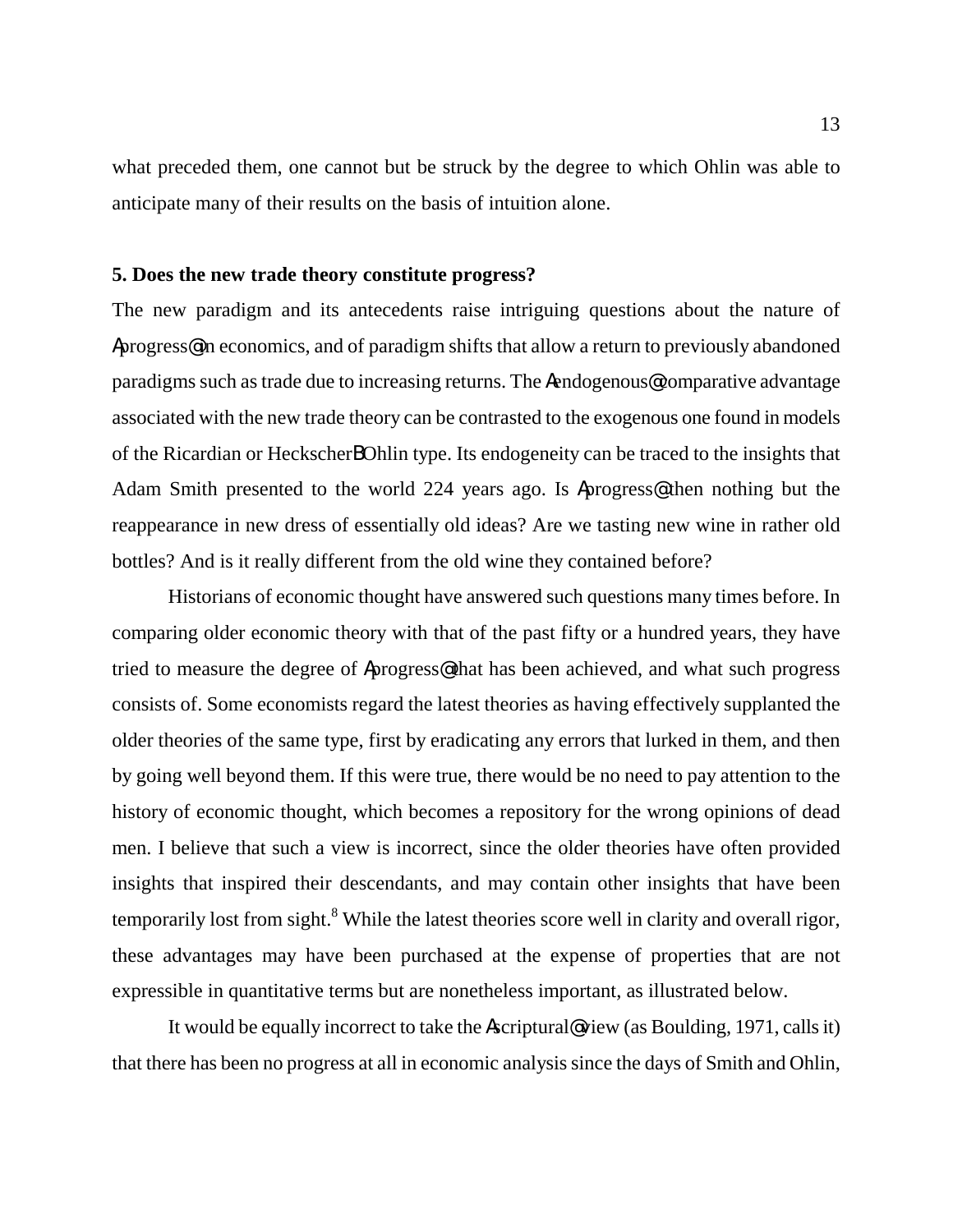and that the new trade theory lacks any originality beyond dressing itself in the technical vocabulary and mathematical language that are nowadays *de rigueur*. One of the strengths of the new theory is indeed that it can establish with precision results that were formerly intuited, but whose plausibility could not be confirmed. Beyond that, the tools of modern economic theory have allowed trade economists to create models that portray the functioning of economies of present-day complexity, rather than the simpler economies that existed one or two centuries ago.

As Boulding argues, it is best to view the modern writers as complementing rather than substituting for the older writers. Walker (1999) notes that Athe constant interplay between past and present economic studies becomes evident. Past ideas come to be used in the formulation of current theory and the understanding of past ideas requires the application of present economics to achieve a clear expression and satisfactory evaluation of them<sup>o</sup> (p. 17).<sup>9</sup> Boulding provides evidence for this complementarity by citing the title of Merton-s (1965) book, *On the Shoulders of Giants*, and noting that the modern writers are capable of greater achievements precisely because (like Newton, who used that expression) they have been able to stand on the shoulders of the giants that preceded them. The older writers are part of the Aextended present@ (another of Boulding=s apt concepts to describe the period of time which intellectual interaction embraces), and Awhether economists ... need to pay any attention to the classical economists or to any writers of the past depends on one=s estimate of the extent to which the evolutionary potential of these past authors has been realized or exhausted<sup> $\omega$ </sup> (p. 230).

I believe that this evolutionary potential is far from exhausted. An example of this relates to models of the new trade theory based on the assumption of monopolistic competition, which yield interesting insights into the nature of trade and the gains from trade by reconciling increasing returns with a degree of interfirm competition. Referring to the monopolistically competitive model underlying Chamberlin=s 1933 book, rather than to the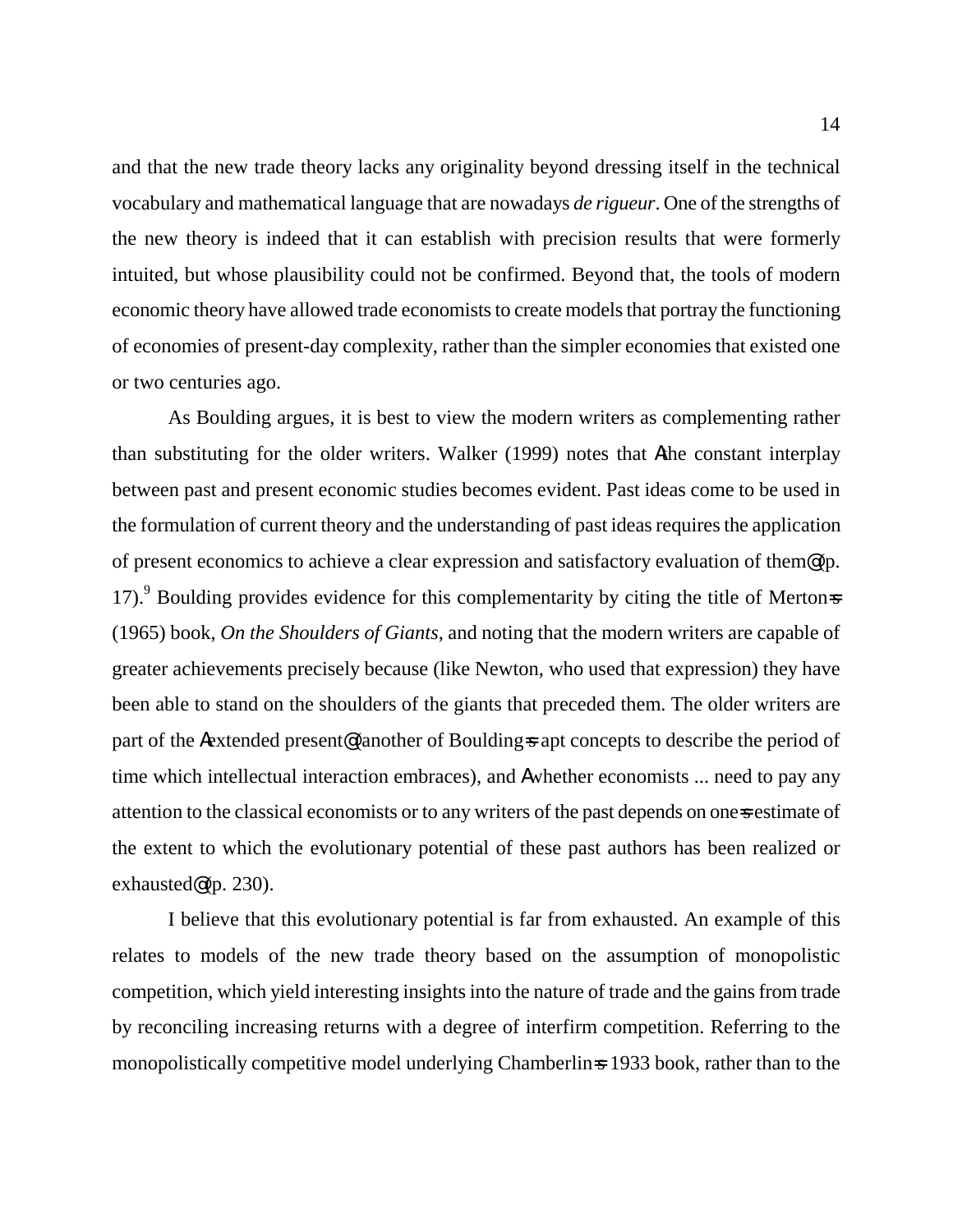models of the new trade theory based on it, Richardson (1975) noted that while it Acorresponds much more closely to Smith=s vision than does the perfectly competitive model ... it retains a static character foreign to Smith; preferences and production possibilities are given and the equilibrium appropriate to them represents a configuration of production that will remain the same so long as they do not change (p. 355). Richardson argued that Smith postulates instead Aa disequilibrium theory in the sense that he views the economy as in a state of constant and internally generated change<sup>®</sup> (p. 351). This view is inconsistent with models yielding the economic analog of a mechanical state of equilibrium, whether a static or a dynamic steady-state equilibrium. Since many of the new trade models do yield such a long-run steady state and the latter is not a faithful representation of reality, further work is needed to take full advantage of Smith=s insights by formulating a theory of trade based on disequilibrium rather than equilibrium. This is only one example of the ways in which the writings of past authors can be sifted for useful hints that can inspire the work agenda of modern theorists.

Has there been progress in international trade theory over the past two decades? My answer is a qualified Ayes@, qualified by my admiration for the remarkable intuition of economists such as Ohlin, which led them to anticipate many of the findings of the new trade theory even though they were unacquainted with its impressive technical machinery.

### **References**

- Arrow, K. J. (1962), >The Economic Implications of Learning by Doing=, *Review of Economic Studies*, **29** (3), 155B73.
- Baldwin, R. E. (1969), >The Case Against Infant Industry Protection=, *Journal of Political Economy*, **77** (3), 295B305.<br> *—* (1992), >Are Economists= Traditional Trade Policy Views Still Valid?=, *Journal of*
- *Economic Literature*, **30** (June), 804B29.
- Bensel, T. and B. Elmslie (1992), <sub>Rethinking</sub> International Trade Theory: A Methodological Appraisal=, *Weltwirtschaftliches Archiv,* **128** (2), 249B65.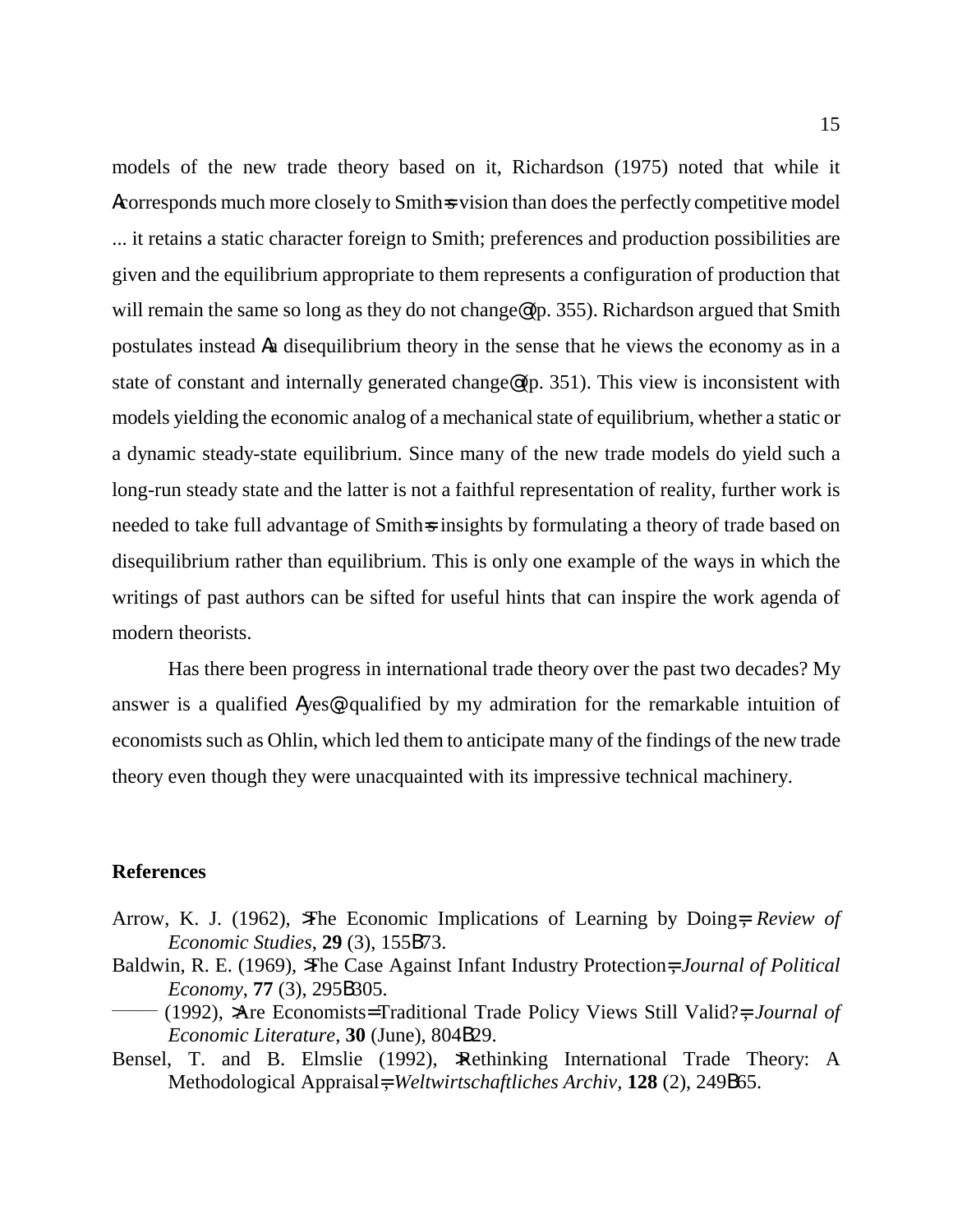- Bhagwati, J. (1989), >Is Free Trade Passé after All?=, *Weltwirtschaftliches Archiv,* **125** (1), 17B44.<br>(1994), *Free Trade: Old and New Challenges=, <i>Economic Journal*, **104** (March),
- 231B46.
- Blaug, M. (1992), *The Methodology of Economics: Or How Economists Explain*, 2nd ed., Cambridge: Cambridge University Press.<br>(1996), *Economic Theory in Retrospect*, 5th ed., Cambridge: Cambridge University
- Press.
- Bliss, C. (1992), >The New Trade Theory and Economic Policy=, *Oxford Review of Economic Policy*, **3** (1), 20-36.
- Bloomfield, A. I. (1975), >Adam Smith and the Theory of International Trade=, in A. S. Skinner and T. Wilson (eds), *Essays on Adam Smith*, Oxford: Clarendon Press, pp. 455B81.
- Boulding, K. E. (1971), >After Samuelson, Who Needs Adam Smith?=, *History of Political Economy*, **3**, 225B34.
- Cesarano, F. (1983), >On the Role of the History of Economic Analysis=, *History of Political Economy*, **15** (1), 63B82.
- Chamberlin, E. H. (1933), *The Theory of Monopolistic Competition*, Cambridge, MA: Harvard University Press.
- De Marchi, N. (1976), >Anomaly and the Development of Economics: The Case of the Leontief Paradox=, in S. J. Latsis, *Method and Appraisal in Economics*, Cambridge: Cambridge University Press, pp. 109B27.
- Dixit, A. K. and V. Norman (1980), *Theory of International Trade*, Digswell Place: Cambridge University Press.<br>and J. E. Stiglitz (1977), >Monopolistic Competition and Optimum Product Diversity=,
- *American Economic Review*, **67**, 297B308.
- Ethier, W. J.(1982), >Decreasing Costs in International Trade and Frank Graham's Argument for Protection=, *Econometrica*, **50** (5), 1243B68.
- Graham, F. D. (1923), >The Theory of International Values Re-examined=, *Quarterly Journal of Economics*, **38** (November), 54B86.
- Grossman, G. M. (Ed.) (1992), *Imperfect Competition and International Trade*, Cambridge, MA: MIT Press.<br>and E. Helpman (1991), *Innovation and Growth in the Global Economy*, Cambridge,
- MA: MIT Press.
- Hamilton, A. ([1791] 1966), Report on the Subject of Manufactures=, in Syrett, H. C. et al. (1966), *The Papers of Alexander Hamilton*, vol. X, New York: Columbia University Press.
- Heckscher, E. F. ([1919] 1949), >The Effect of Foreign Trade on the Distribution of Income=, in H. S. Ellis and L. A. Metzler (eds), *Readings in the Theory of International Trade*, Homewood, IL: Irwin, pp. 272B300. First published in Swedish in 1919.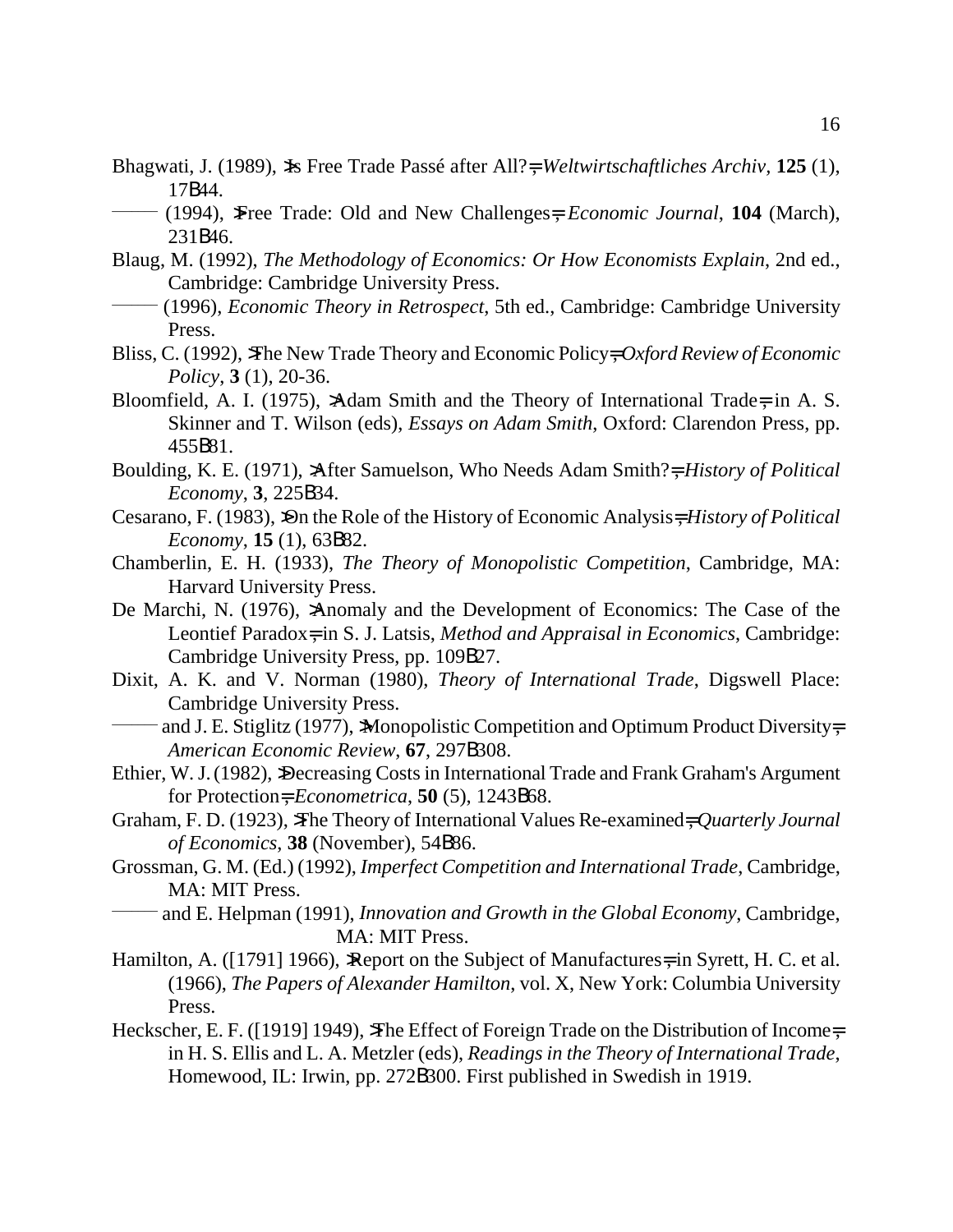- Helpman, E. (1981), *M*iternational Trade in the Presence of Product Differentiation, Economies of Scale, and Monopolistic Competition: A ChamberlinianBHeckscher BOhlin Approach=, *Journal of International Economics*, **11** (3), 305B40.<br>(1984), >Increasing Returns, Imperfect Markets, and Trade Theory=, in R. W. Jones and
- P. B. Kenen (eds), *Handbook of International Economics*, vol. I, Amsterdam: North-
- Holland, pp. 325B65.<br>
(1990), >Monopolistic Competition in Trade Theory=, *Special Papers in International Economics*, no. 16, Princeton: International Finance Section, Princeton University.
- and P. R. Krugman (1985), *Market Structure and Foreign Trade: Increasing Returns, Imperfect Competition, and the International Economy*, Cambridge, MA: MIT Press.
- Hollander, S. (1973), *The Economics of Adam Smith*, Toronto and Buffalo: University of Toronto Press.
- Hufbauer**,** G. C. (1966), *Synthetic Materials and the Theory of International Trade*, Cambridge: Harvard University Press.
- Irwin, D. A. (1996), *Against the Tide: An Intellectual History of Free Trade*, Princeton: Princeton University Press.
- Kierzkowski, H. (Ed.) (1984), *Monopolistic Competition and International Trade*, Oxford: Clarendon Press.
- Krugman, P. R. (1979a), Mncreasing Returns, Monopolistic Competition, and International Trade=, reprinted in Krugman (1990), pp. 11B21.<br>(1979b), >A Model of Innovation, Technology Transfer, and the World Distribution of
- Income=, reprinted in Krugman (1990), pp. 139B51.<br>(1984), >Import Protection as Export Promotion: International Competition in the
- Presence of Oligopoly and Economies of Scale=, reprinted in Krugman (1990), pp. <sup>185</sup>B98. \_\_\_\_\_\_\_ (Ed.) (1986), *Strategic Trade Policy and the New International Economics*,
- Cambridge, MA: MIT Press.<br>
 (1987a), >Is Free Trade Passé?=, *Journal of Economic Perspectives*, **1** (2), pp. 131B44.<br>
 (1987b), >The Narrow Moving Band, the Dutch Disease, and the Competitive
- 
- Consequences of Mrs. Thatcher: Notes on Trade in the Presence of Dynamic Scale Economies=, reprinted in Krugman (1990), pp. 106B20.<br>(1989), >Industrial Organization and International Trade=, in R. Schmalensee and R. D.
- Willig (eds), *Handbook of Industrial Organization*, Vol. II, Amsterdam: North-Holland.<br>
—— (1990), *Rethinking International Trade*, Cambridge, MA: MIT Press.<br>
—— (1991), >History versus Expectations=, *Quarterly Journal of Economics*, **106** (2),
- 
- 651B67.
- Kuhn, T. S. (1962), *The Structure of Scientific Revolutions*, Chicago: University of Chicago Press.
- Lancaster, K. (1979), *Variety, Equity and Efficiency*, New York: Columbia University Press.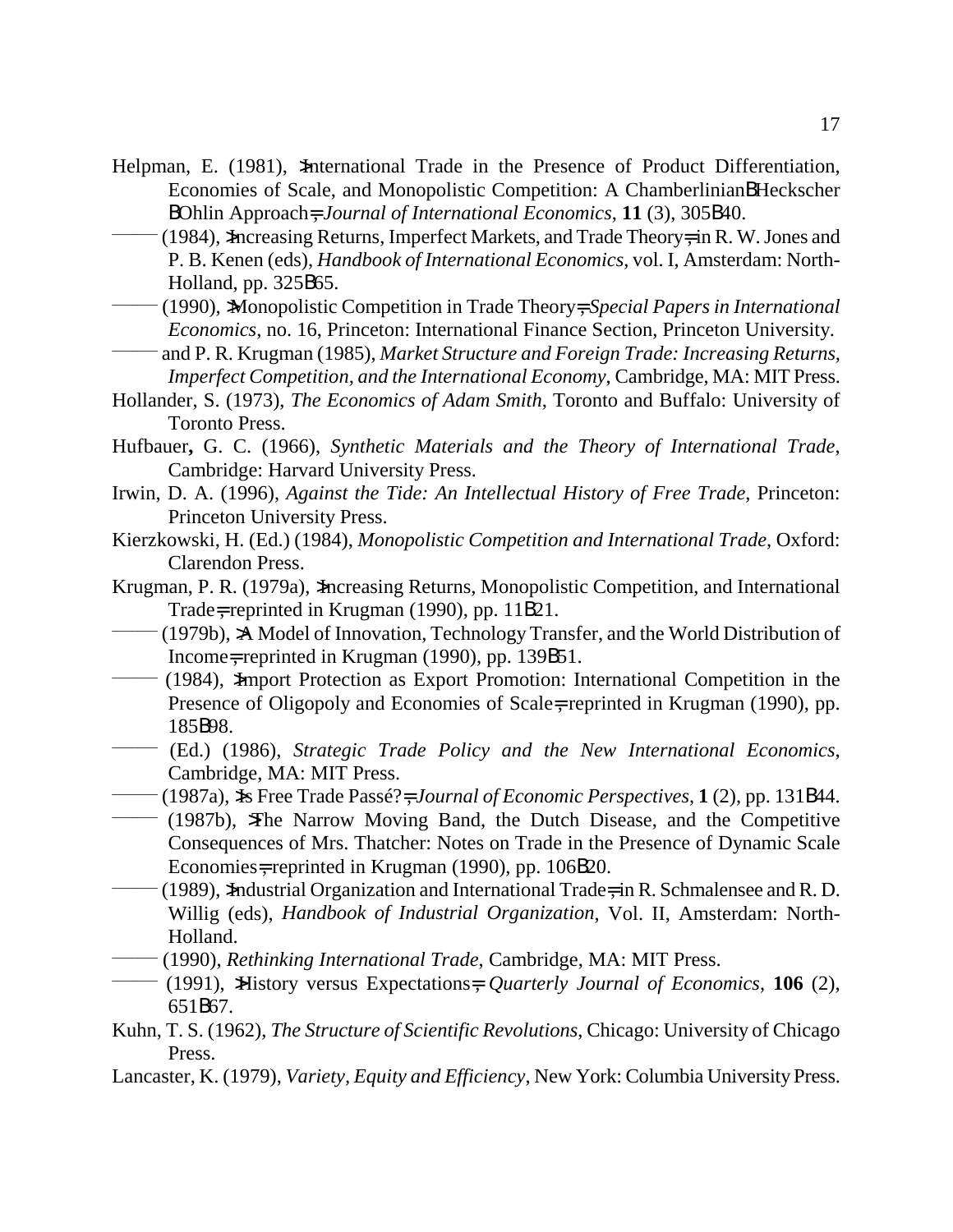\_\_\_\_\_\_\_ (1980), >Intra-Industry Trade under Perfect Monopolistic Competition=, *Journal of International Economics*, **10** (2), 151B75.

- Leontief, W. W. (1953), >Domestic Production and Foreign Trade: The American Capital Position Re-examined=, *Proceedings of the American Philosophical Society,* **97** (September), 331B49.
- List, F. ([1841] 1885), *The National System of Political Economy*, trans. S. S. Lloyd, London: Longmans, Green, and Co. First published in German in 1841.
- Maneschi, A. (1998), *Comparative Advantage in International Trade: A Historical Perspective*, Cheltenham, UK: Edward Elgar.
- Merton, R. K. (1965), *On the Shoulders of Giants*, New York: Harcourt, Brace & World.
- Mill, John Stuart ([1848] 1920), *Principles of Political Economy*, 7th ed., ed. by W.J. Ashley, London: Longman, Green and Co.
- Myint, H. (1958), >The AClassical Theory@ of International Trade and the Underdeveloped Countries=, *Economic Journal*, **68** (270), 317S37.<br>(1977), >Adam Smith=s Theory of International Trade in the Perspective of Economic
- Development=, *Economica*, **44** (175), 231S48.
- Ohlin, B. (1933, 1967), *Interregional and International Trade*, Cambridge, MA: Harvard University Press.
- Posner, M. V. (1961), >Technical Change and International Trade=, *Oxford Economic Papers*, **13** (3), 323B41.
- Rae, J. (1834), *Statement of Some New Principles on the Subject of Political Economy, Exposing the Fallacies of the System of Free Trade, and of Some Other Doctrines Maintained in the* >*Wealth of Nations*=, Boston: Hilliard, Gray, and Co.
- Richardson, G. B. (1975), >Adam Smith on Competition and Increasing Returns=, in A. S. Skinner and T. Wilson (eds), *Essays on Adam Smith*, Oxford: Clarendon Press, pp. 350B60.
- Robinson, J. (1933), *The Economics of Imperfect Competition*, London: Macmillan.
- Smith, A. (1976), *An Inquiry into the Nature and Causes of the Wealth of Nations*, Oxford: Clarendon Press.
- Spence, A. M. (1976), *Product Selection*, Fixed Costs, and Monopolistic Competition=, *Review of Economic Studies*, **43**, 217B35.
- Vernon, R. (1966), >International Investment and International Trade in the Product Cycle=, *Quarterly Journal of Economics*, **80** (2), 190B207.
- Walker, D. A. (1999), >The Relevance for Present Economic Theory of Economic Theory Written in the Past=, *Journal of the History of Economic Thought*, **21** (1), 7B26.
- Williams, J. H. (1929), >The Theory of International Trade Reconsidered=, *Economic Journal,*  **39** (2), 195B209.
- Young, A. A. (1928), >Increasing Returns and Economic Progress=, *Economic Journal,* **38** (152), 527B42.